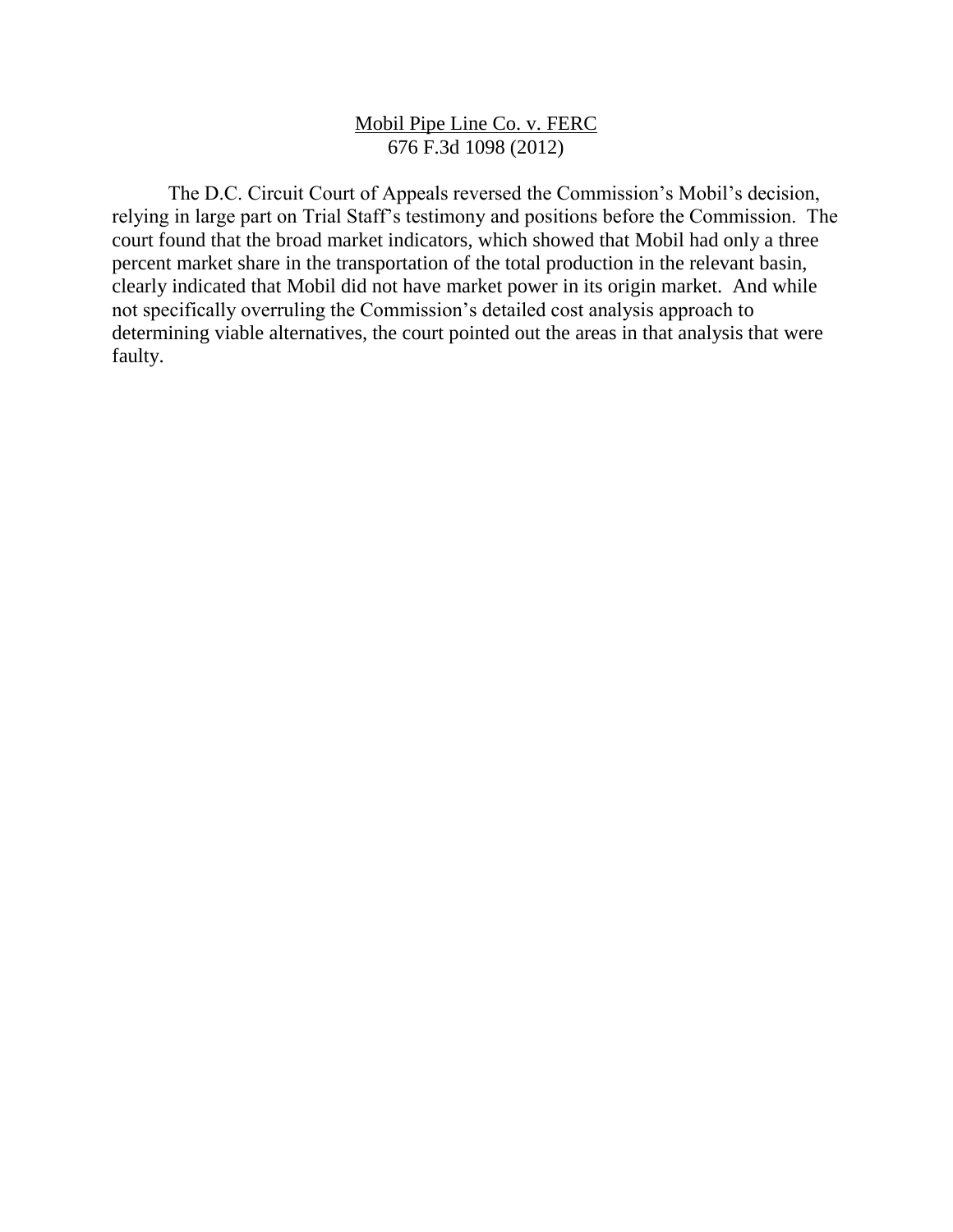# United States Court of Appeals **FOR THE DISTRICT OF COLUMBIA CIRCUIT**

Argued November 17, 2011 Decided April 17, 2012

No. 11-1021

## MOBIL PIPE LINE COMPANY, **PETITIONER**

v.

FEDERAL ENERGY REGULATORY COMMISSION AND UNITED STATES OF AMERICA, **RESPONDENTS** 

CANADIAN NATURAL RESOURCES LIMITED, ET AL., **INTERVENORS** 

On Petition for Review of an Order of the Federal Energy Regulatory Commission

*Joseph Guerra* argued the cause for petitioner. On the briefs were *James F. Bendernagel, Jr.*, *Lorrie M. Marcil*, *Christopher M. Lyons*, and *Eric D. McArthur*.

*Lona T. Perry*, Senior Attorney, Federal Energy Regulatory Commission, argued the cause for respondents. With her on the brief were *Robert H. Solomon*, Solicitor, and *Judith A. Albert*, Senior Attorney. *Robert J. Wiggers* and *John J. Powers, III*, Attorneys, U.S. Department of Justice, entered appearances.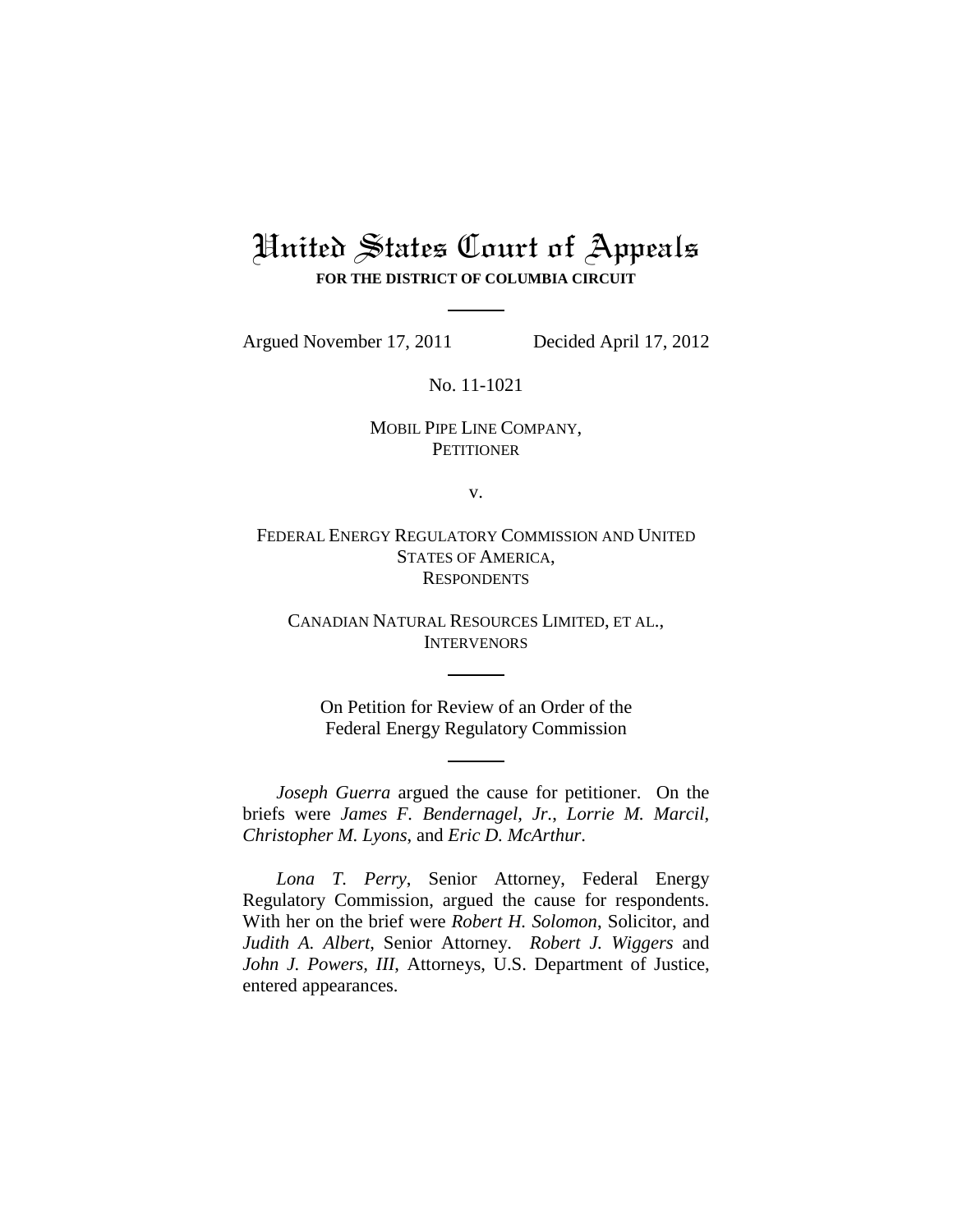*Marcus W. Sisk, Jr*., *Frederick G. Jauss IV*, and *James H. Holt* were on the brief for intervenors Canadian Natural Resources Limited, et al. in support of respondents.

Before: SENTELLE, *Chief Judge*, and GRIFFITH and KAVANAUGH, *Circuit Judges*.

Opinion for the Court filed by *Circuit Judge*  KAVANAUGH.

KAVANAUGH, *Circuit Judge*: Congress has directed the Federal Energy Regulatory Commission to ensure that oil pipeline rates are "just and reasonable." When the market in which a pipeline operates is not competitive, the Commission caps the pipeline's rates. When the market in which a pipeline operates is competitive, however, the Commission generally allows the pipeline to charge market-based rates.

Mobil owns and operates the Pegasus crude oil pipeline, which runs from Illinois to Texas. The pipeline transports mostly Western Canadian crude oil. Out of the 2.2 million barrels of Western Canadian crude oil produced each day, Pegasus transports only about three percent – about 66,000 barrels each day.

In light of the competitiveness of the Western Canadian crude oil market and Pegasus's minor role in it, Mobil applied to FERC for permission to charge market-based rates on Pegasus. FERC's expert staff examined the market and deemed this case a "slam dunk" for allowing Mobil to charge market-based rates.But the Commission itself came out the other way and denied Mobil's application on the ground that Pegasus possessed market power.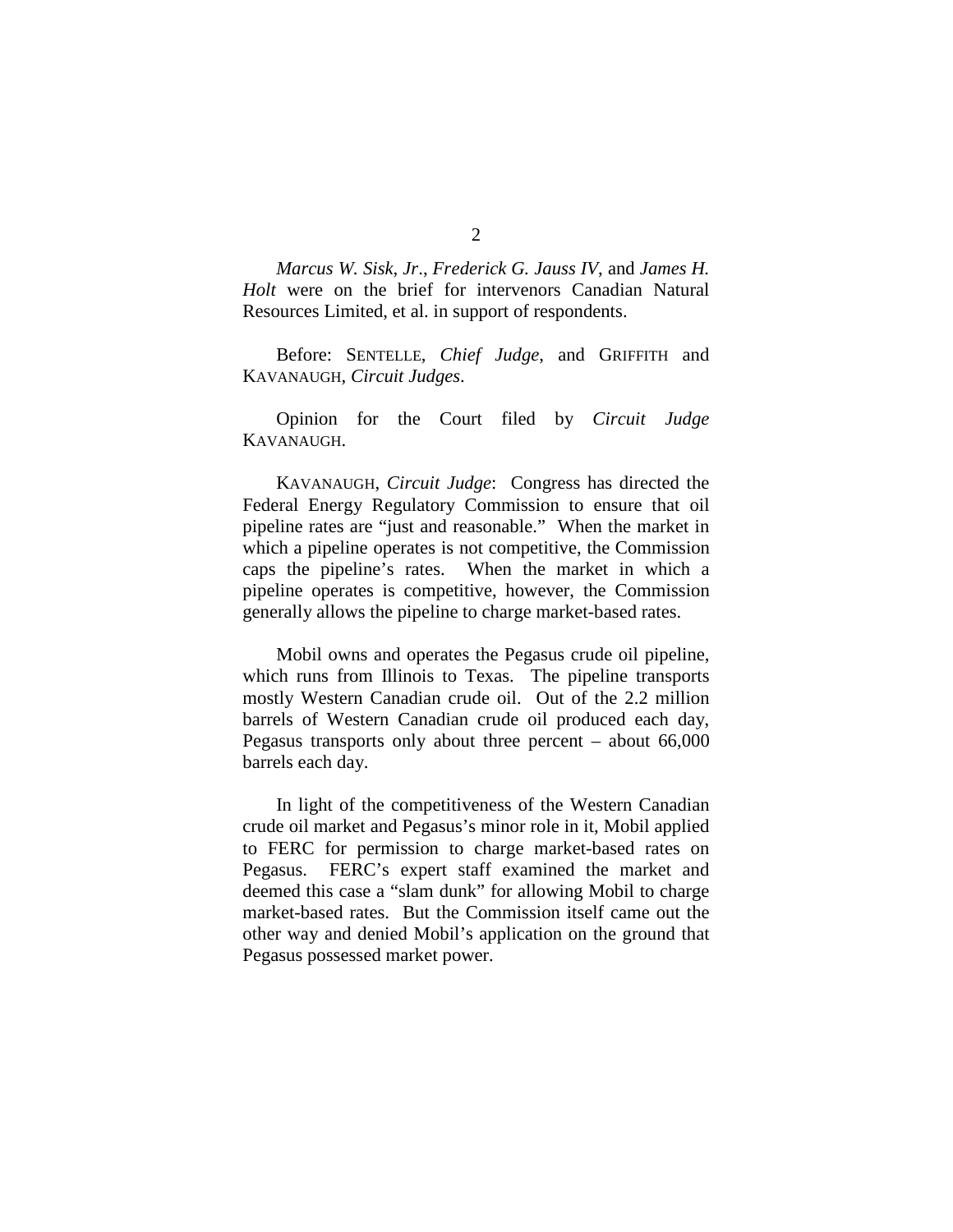3

We conclude that the Commission's decision was unreasonable in light of the record evidence. The record shows that producers and shippers of Western Canadian crude oil have numerous competitive alternatives to Pegasus for transporting and selling their crude oil. Pegasus does not possess market power. We grant Mobil's petition for review, vacate FERC's order, and remand to the Commission for further proceedings consistent with this opinion.

I

### A

Congress has directed FERC to ensure that oil pipelines charge "just and reasonable" rates. 49 U.S.C. app. § 1(5) (1988); *see Frontier Pipeline Co. v. FERC*, 452 F.3d 774, 776 (D.C. Cir. 2006).

To implement that command, the Commission regulates rates via an indexing system. *See* Revisions to Oil Pipeline Regulations Pursuant to the Energy Policy Act of 1992 (Order No. 561), 58 Fed. Reg. 58,753, 58,754 (Nov. 4, 1993). Under FERC's indexing system, an oil pipeline must establish an initial baseline rate with the Commission. 18 C.F.R. § 342.1(a). That rate is usually determined by a pipeline's cost of providing service, including a reasonable return on investment. 18 C.F.R. § 342.2; *see also* 58 Fed. Reg. at 58,758. After FERC accepts a pipeline's initial baseline rate, the pipeline may increase that rate up to a ceiling set by the Commission's indexing formula. 18 C.F.R. § 342.3. FERC's indexing system allows oil pipelines to adjust their rates to account for inflation, while protecting shippers from large rate increases. 58 Fed. Reg. at 58,758.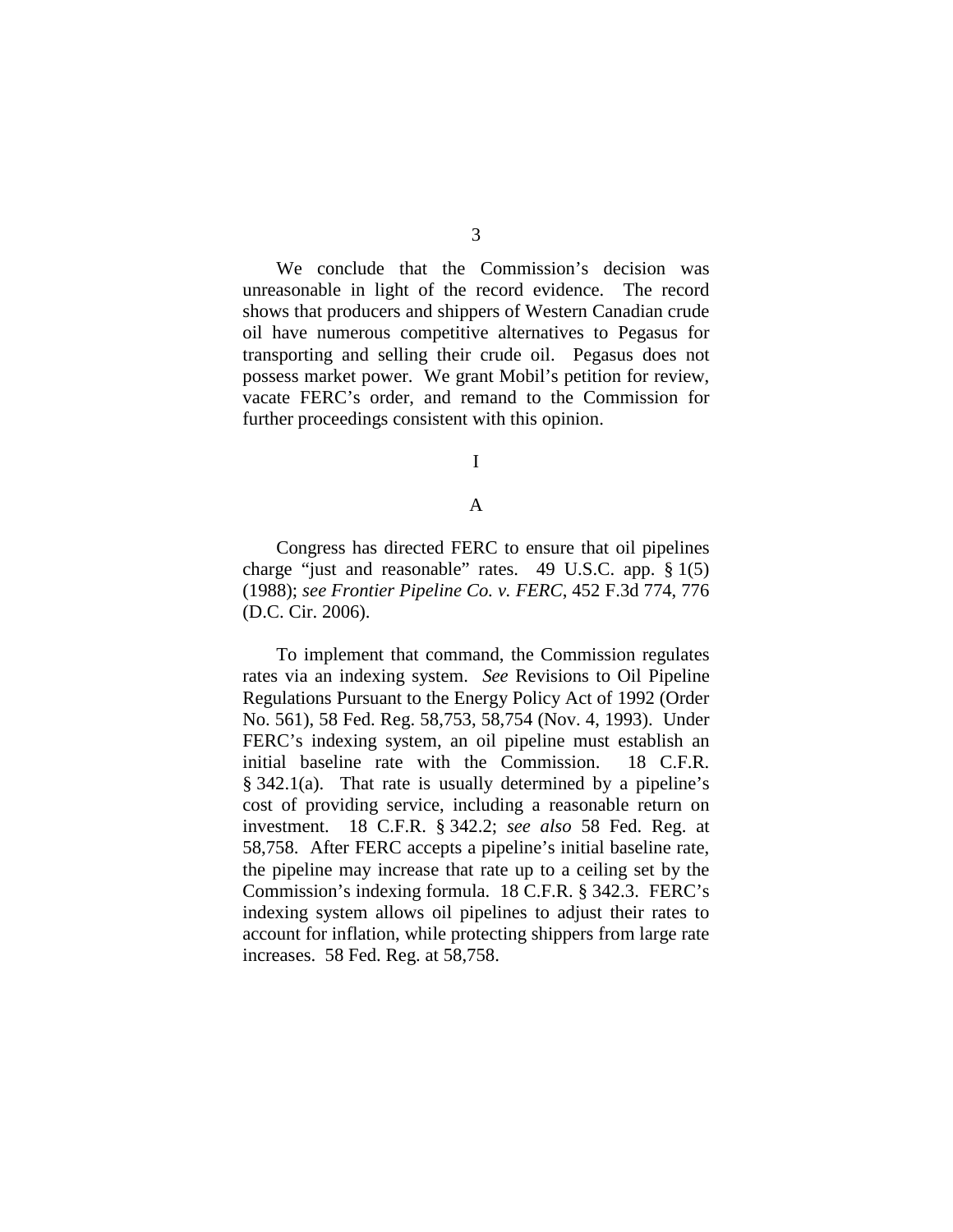But rates set by indexing "do not function well to signal individuals how to efficiently respond to changes in market conditions." Market-Based Ratemaking for Oil Pipelines (Order No. 572), 59 Fed. Reg. 59,148, 59,150 (Nov. 16, 1994). To address that shortcoming, FERC may authorize pipelines to charge rates established by market competition instead of indexing. *See* 18 C.F.R. §§ 342.4(b), 348.1, 348.2. Market-based rates "can result in pricing that is both efficient and just and reasonable." 59 Fed. Reg. at 59,150.

A pipeline does not have a unilateral right to charge market-based rates. Rather, in order to charge market-based rates, a pipeline must obtain approval from the Commission. *See* 18 C.F.R. §§ 342.4(b), 348.1, 348.2.

FERC Order No. 572 guides the Commission's consideration of applications for market-based rate authority. 59 Fed. Reg. at 59,149. Under Order No. 572, FERC's inquiry centers on whether a pipeline possesses market power. *Id.* at 59,150. To qualify for market-based rate authority, a pipeline must demonstrate that it lacks market power in its product and geographic markets. 18 C.F.R. §§ 342.4(b),  $348.1(c)(1)$ , (2). FERC has said that market power is "the ability profitably to maintain prices above competitive levels for a significant period of time." *See* Department of Justice & Federal Trade Commission, Horizontal Merger Guidelines § 0.1 (rev. ed. 1997); *see also Mobil Pipe Line Co.*, 133 FERC ¶ 61,192, at 61,950-51 (2010); *Explorer Pipeline Co*., 87 FERC ¶ 61,374, at 62,392 (1999); *SFPP, L.P.*, 84 FERC ¶ 61,338, at 62,497 (1998). As that standard formulation suggests, FERC has decided to adhere to well-settled economic and competition principles in determining whether an oil pipeline possesses market power.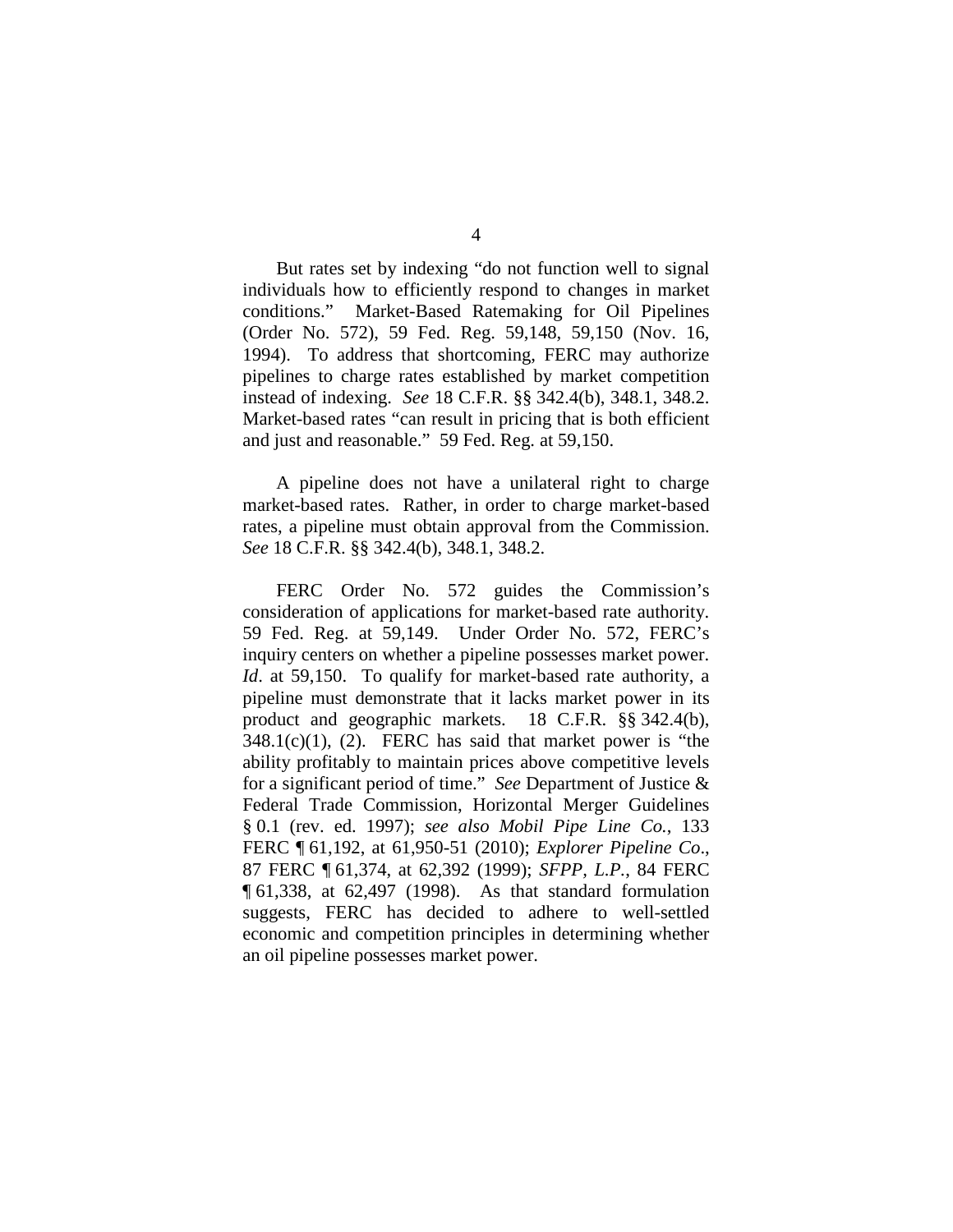Pegasus is an 858-mile, 20-inch-diameter crude oil pipeline owned and operated by Mobil. Until April 2006, Pegasus transported about 66,000 barrels of crude oil per day from Nederland, Texas, to Patoka, Illinois. Rapid development of the Western Canadian oil sands, however, made transportation of Western Canadian crude oil to new markets an attractive proposition. To take advantage of that opportunity, in April 2006, Mobil reversed the direction of the flow of crude oil on Pegasus so that it could transport Western Canadian crude oil southward.

Pegasus now transports almost entirely Western Canadian crude oil from Illinois to Texas. The crude oil comes to the Pegasus pipeline in Illinois by pipelines from Western Canada. Importantly, Pegasus transports only about 66,000 barrels of Western Canadian crude oil each day – which is only about three percent of the 2.2 million barrels of Western Canadian crude oil produced each day.

Mobil filed an application with FERC to charge marketbased rates on Pegasus. The Commission scheduled an initial hearing before an administrative law judge to determine whether Pegasus possessed market power. At the hearing, FERC's expert staff strongly supported Mobil's application for market-based rate authority, concluding that Pegasus's origin and destination markets were plainly competitive.

The contested issue here concerns Pegasus's origin market.<sup>[1](#page-5-0)</sup> FERC's expert staff defined that market as

5 B

<span id="page-5-0"></span><sup>&</sup>lt;sup>1</sup> FERC recognized that Pegasus's Gulf Coast destination market is extremely competitive. Refineries and other entities in the Gulf Coast that want to obtain crude oil obviously have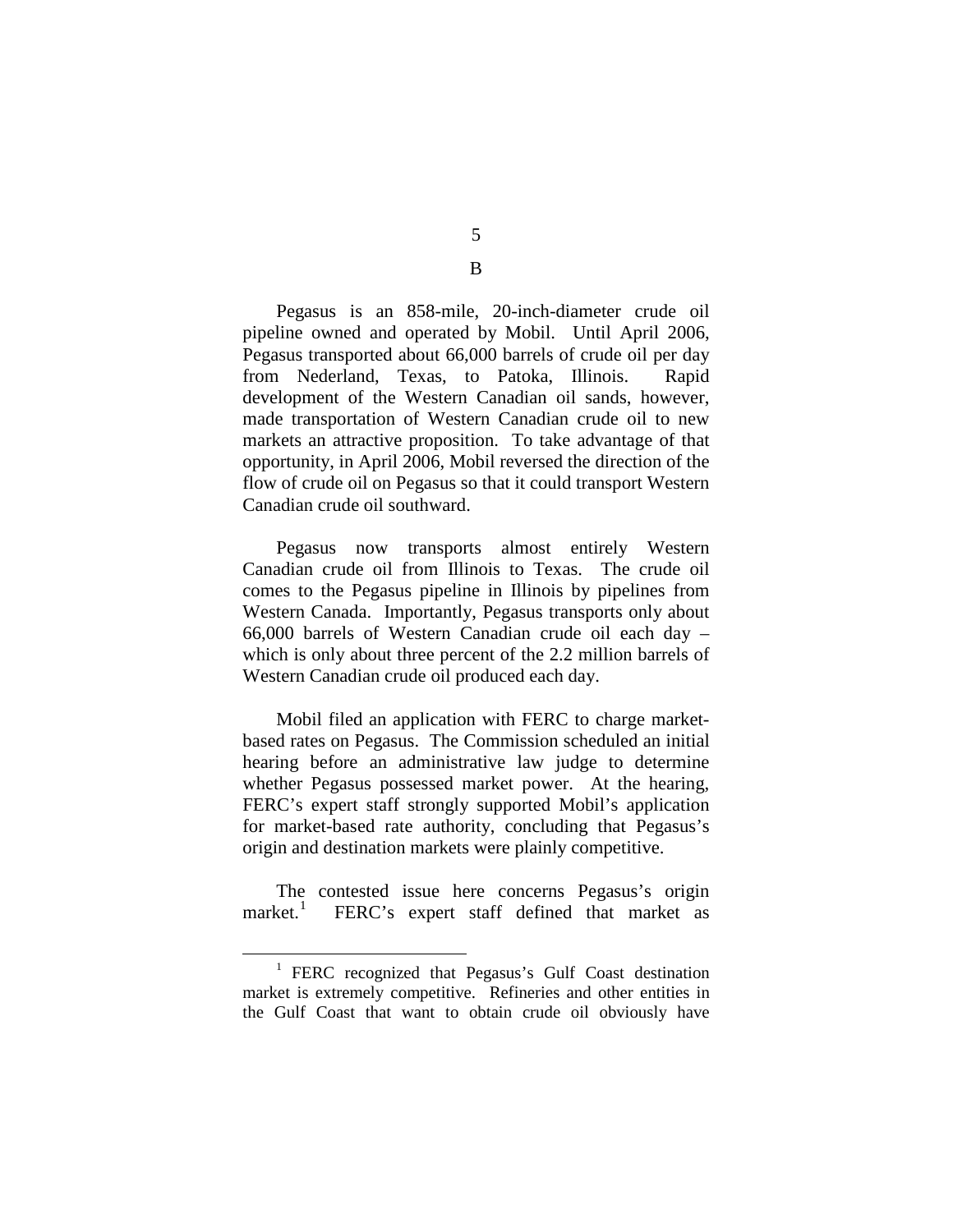consisting of the competitive alternatives available for producers and shippers of Western Canadian crude oil to transport and sell their crude oil. Those alternatives include local refineries in Western Canada and refineries throughout Canada and the United States that can be reached by pipelines.

In arguing that Mobil should be allowed to charge market-based rates on the Pegasus pipeline, FERC's expert staff did not think this a close case. To get a flavor of the expert staff's views, we here quote some of their observations:

- "Staff's competitive story is that of a competitive origin market with a small pipeline – the Pegasus straw – through which producers or shippers can access refiners in a competitive destination market." J.A. 787.
- "[T]here is little difference between the destination market for Pegasus and the origin market. . . . What we have are two competitive markets . . . ." J.A. 788- 89.
- "[I]f one excludes Pegasus from the analysis and finds the origin market competitive, then logic suggests that adding a small player such as Pegasus to the competitive market will not render the market less competitive." J.A. 618.
- "[H]ow can a small pipeline exert market power over a large origin market?" J.A. 617.
- "Pegasus clearly cannot be a monopolist for the transportation" of "Western Canadian crude . . . as the

 $\overline{a}$ 

numerous alternatives to Pegasus-transported crude oil. The competitiveness of Pegasus's destination market is not disputed in this litigation.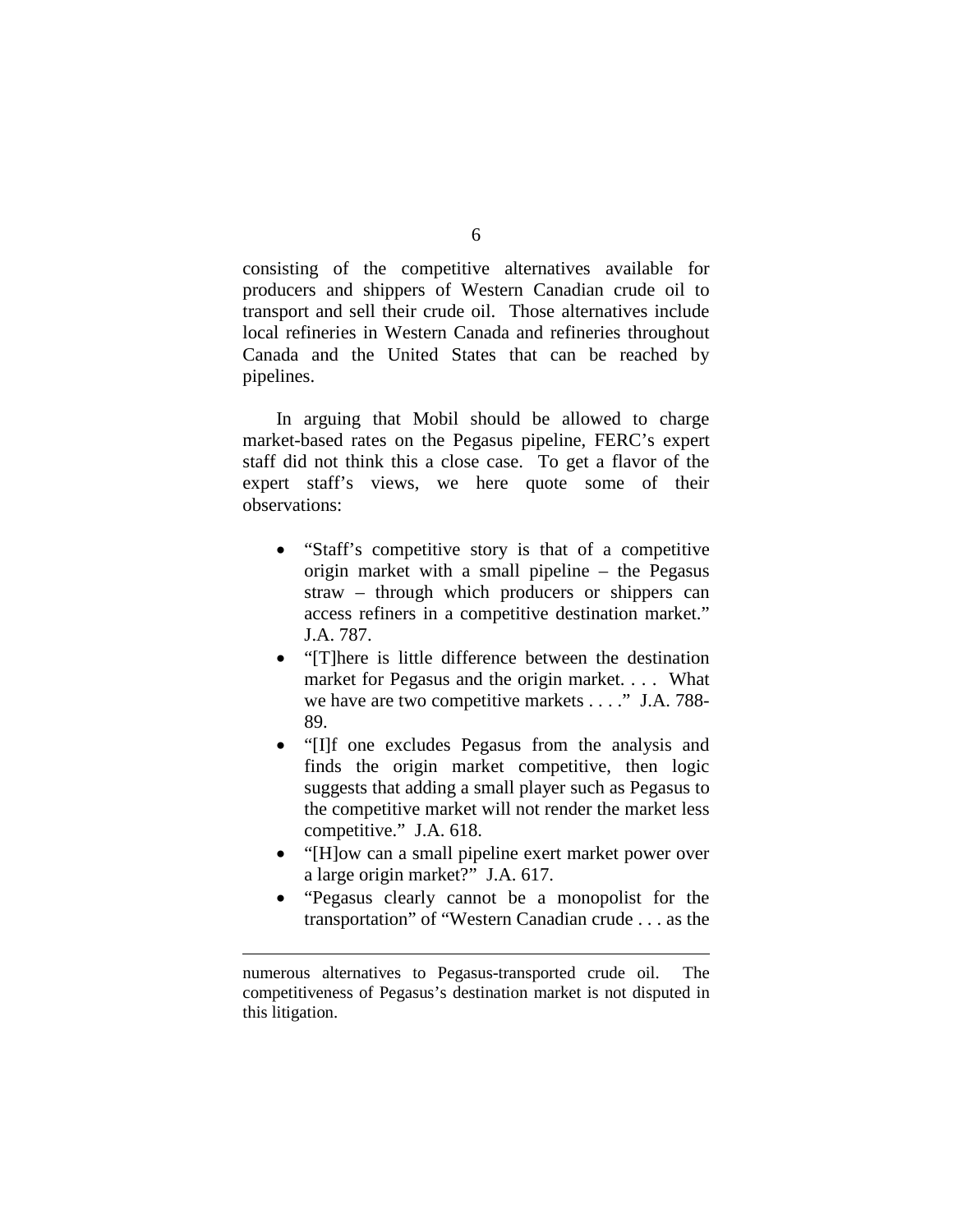supply of such products . . . vastly exceeds Pegasus's capacity." J.A. 825.

- "[I]t is clear that Pegasus is not a monopolist, nor does it possess significant market power. It makes no economic sense for Pegasus to be considered a monopolist . . . in an expansive geographic market . . . . Nor does it make economic sense to claim that a new entrant to a market is a monopolist . . . ." J.A. 714.
- "There are no allegations or evidence that the market associated with the Alberta producing area was not competitive prior to 2006. The reversal of the Pegasus line (in 2006) effectively created a new supplier of crude oil transportation service out of [that] origin market . . . ." J.A. 628.
- "As Staff developed its analysis, it seemed illogical that when we looked at the competitive alternatives that Western Canadian producers had to dispose of their crude oil, they faced a very unconcentrated set of destinations *until* Pegasus reversed its flow. How can these same producers (or producer-shippers) be said to face a *less competitive* set of alternatives when they have an additional outlet, albeit small, for their crude oil? Logic would dictate the opposite conclusion." J.A. 791.
- "[T]hese very alternatives were available to the Western Canadian . . . shippers prior to the 2006 reversal of the Pegasus line, and are still being used. It is difficult to believe that these alternatives, given current usage, are no longer viable or competitive . . . ." J.A. 728.
- "[I]t is literally impossible for a recent entrant to be a monopolist if it is entering an already established market." J.A. 640.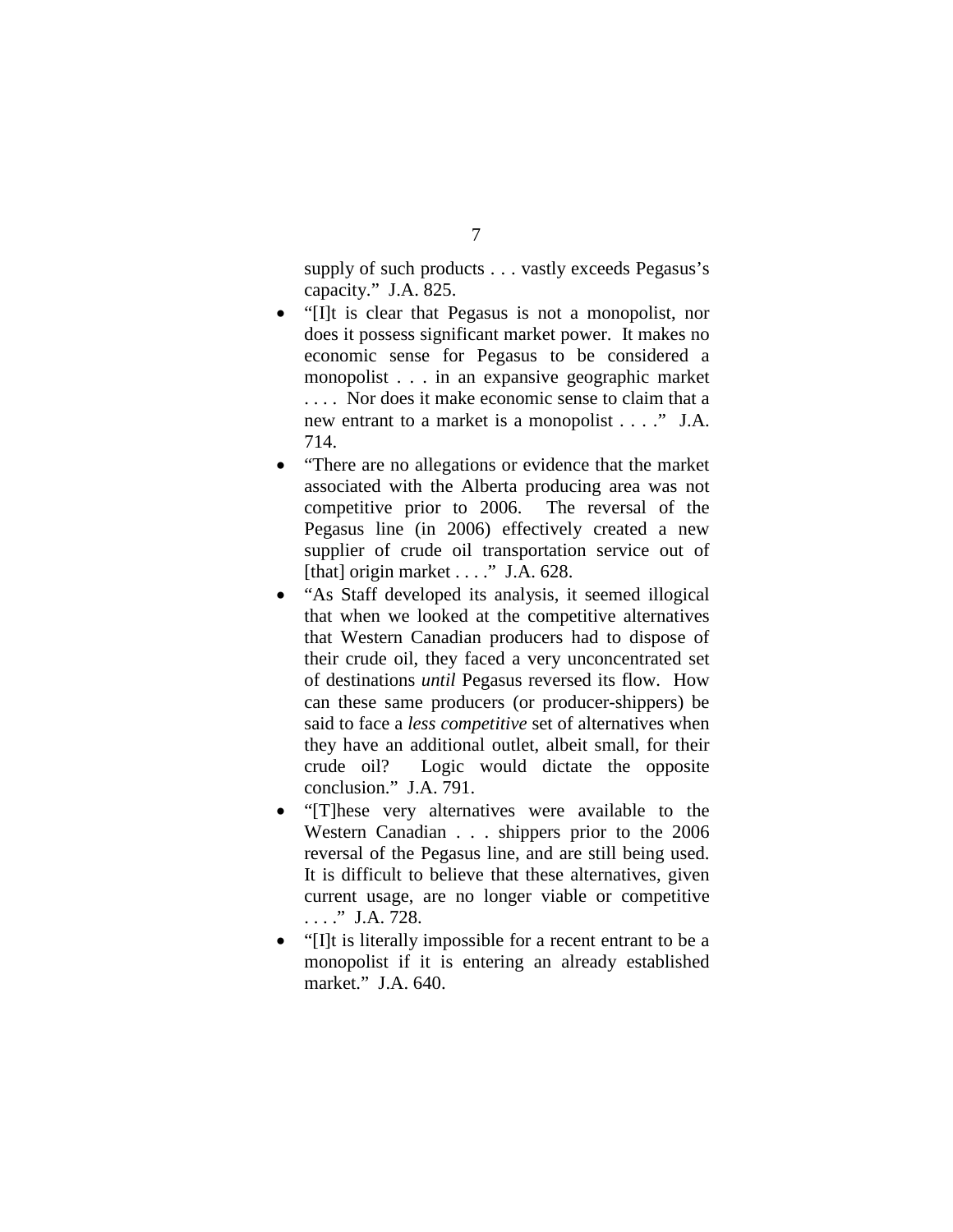Despite the force of the conclusions reached by FERC's expert staff, the Commission denied Mobil's application for market-based rate authority. FERC reasoned that Pegasus possessed market power in its origin market. Indeed, FERC actually concluded that Pegasus had a *100 percent market share* in that market.

Mobil timely petitioned for review in this Court. We assess FERC's order under the Administrative Procedure Act's arbitrary and capricious standard. That standard requires that FERC's decision be reasonable and reasonably explained.

#### II

FERC denied Mobil's application for market-based rate authority on the ground that Pegasus possessed market power in its origin market. Indeed, FERC reached the rather extraordinary conclusion that Pegasus possessed a 100 percent market share in that market. We find FERC's decision unsustainable.

The Pegasus pipeline transports almost exclusively Western Canadian crude oil. The proper question, therefore, is whether producers and shippers of Western Canadian crude oil must rely so heavily on Pegasus for transportation of their crude oil that Pegasus can be said to possess market power – that is, whether Mobil could profitably raise rates on Pegasus above competitive levels for a significant period of time because of a lack of competition. The answer is an emphatic no: Pegasus transports only about 66,000 of the 2.2 million barrels – about three percent – of Western Canadian crude oil produced each day.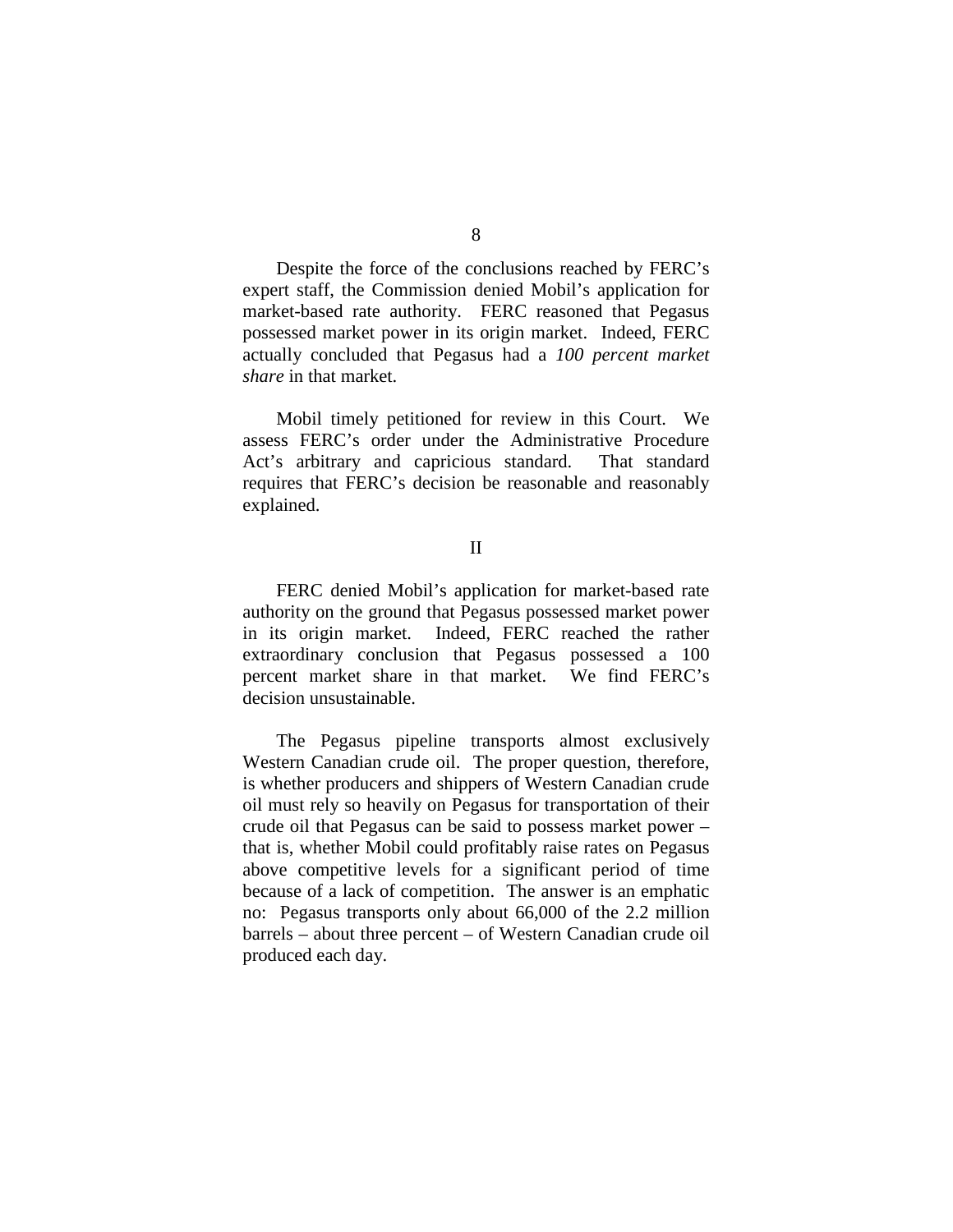Market-power analysis focuses on whether there are alternatives to a firm's services that constrain its ability to profitably charge prices above competitive levels for a significant period of time. The inquiry examines the alternatives reasonably available to consumers and the crosselasticity of demand – that is, the extent to which consumers will respond to an increase in the price of one good by substituting or switching to another. *See, e.g.*, *Eastman Kodak Co. v. Image Technical Services, Inc.*, 504 U.S. 451, 469 (1992); *United States v. Microsoft Corp.*, 253 F.3d 34, 51-52 (D.C. Cir. 2001) (en banc) (per curiam); *FTC v. H.J. Heinz Co.*, 246 F.3d 708, 718 (D.C. Cir. 2001); 2B PHILLIP E. AREEDA, HERBERT HOVENKAMP & JOHN L. SOLOW, ANTITRUST LAW ¶ 506a (3d ed. 2007); Department of Justice & Federal Trade Commission, Horizontal Merger Guidelines § 1.11 (rev. ed. 1997).

In the crude oil context, because "crude oil in an area may either be exported out of the area or consumed, i.e., refined, in the area," a pipeline "transporting crude oil out of an area therefore competes with local crude refineries as well as with other crude transportation facilities." DEPARTMENT OF JUSTICE, OIL PIPELINE DEREGULATION 16 (1986) (footnote omitted). The competitive alternatives in crude oil pipeline origin markets thus include: (1) pipelines that transport crude oil out of the area and (2) local refineries. *Id*.

Here, in considering the relevant market, FERC's expert staff identified many local refineries that process Western Canadian crude oil, as well as several pipelines that move Western Canadian crude oil to other refineries in Canada and the United States. As the staff noted, the critical statistic is that about 97 percent of Western Canadian crude oil gets to refineries by means other than Pegasus.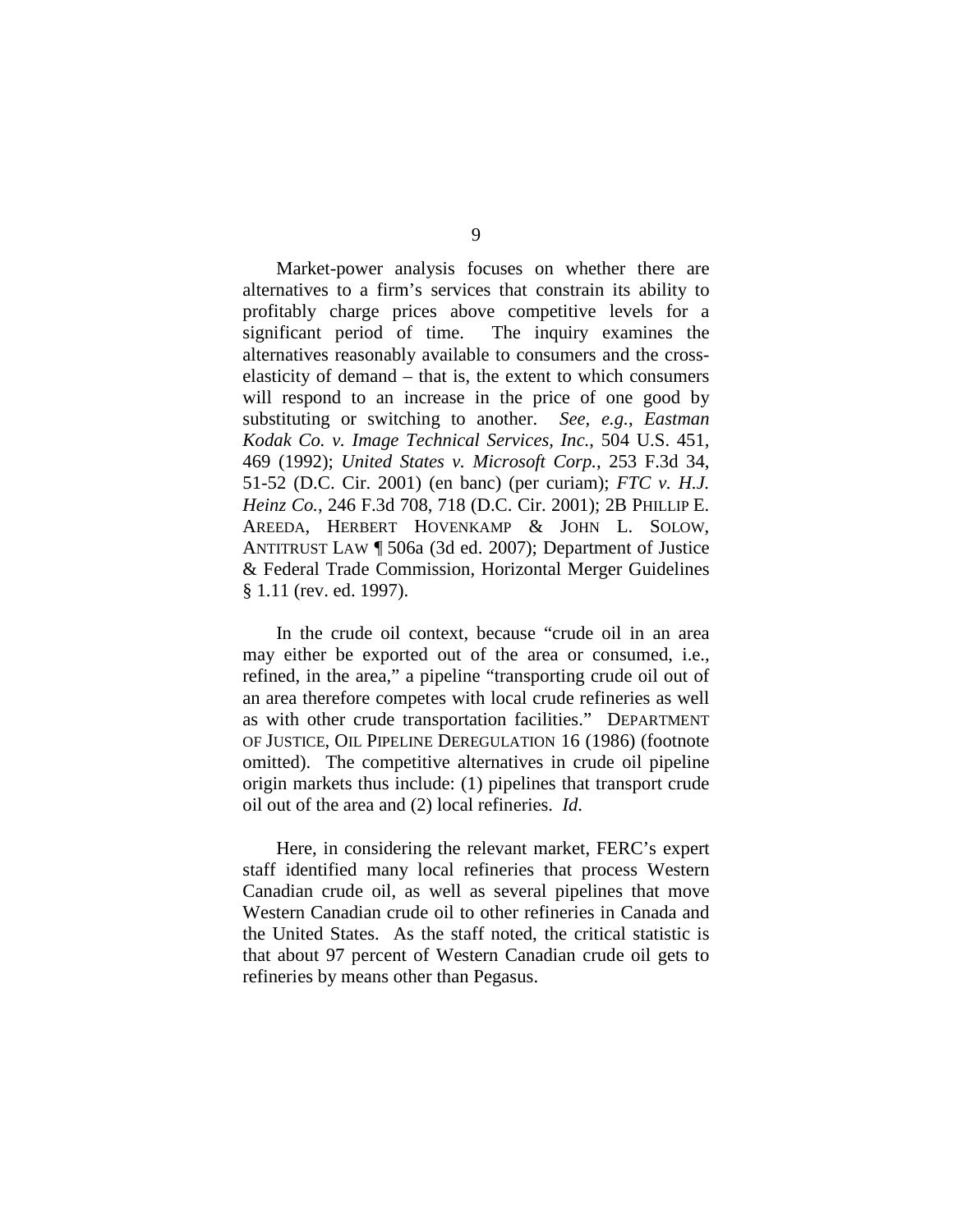Given that eye-opening 97 percent figure, Mobil rightly asks: How can Pegasus be said to possess market power over producers and shippers of Western Canadian crude oil when Pegasus transports only about three percent of Western Canadian crude oil? FERC has no good answer to that simple question. And the absence of a good answer is why FERC's expert staff concluded that this case was a "slam dunk" for market-based rates. Tr. of Administrative Hearing at [2](#page-10-0)216.<sup>2</sup>

The hole in the Commission's analysis is highlighted by the fact that Pegasus is a new entrant into a previously competitive market. Before Pegasus started transporting Western Canadian crude oil in 2006, producers and shippers of Western Canadian crude oil had numerous competitive alternatives for transporting and selling their crude oil. When Pegasus came onto the scene, it simply provided an additional alternative for Western Canadian crude oil producers and shippers. Basic economic logic dictates that the introduction of a new alternative into a highly competitive market further increases competition; it does not suddenly render a previously competitive market uncompetitive.<sup>[3](#page-10-1)</sup>

<span id="page-10-0"></span> $2$  The Commission, of course, is by no means obliged to heed the advice of its expert staff. It is "our well-established view that an agency is not bound by the actions of its staff if the agency has not endorsed those actions." *Comcast Corp. v. FCC*, 526 F.3d 763, 769 (D.C. Cir. 2008) (quoting *Vernal Enterprises, Inc. v. FCC*, 355 F.3d 650, 660 (D.C. Cir. 2004)); *see also Community Care Foundation v. Thompson*, 318 F.3d 219, 227 (D.C. Cir. 2003); *MacLeod v. ICC*, 54 F.3d 888, 891 (D.C. Cir. 1995). In this case, we cite the economic and legal analysis of FERC's expert staff only because we find it so persuasive.

<span id="page-10-1"></span><sup>&</sup>lt;sup>3</sup> To be sure, the effect on competition can depend on the new entrant's size. But that is not an issue here, as shown by the statistics on Pegasus's market share.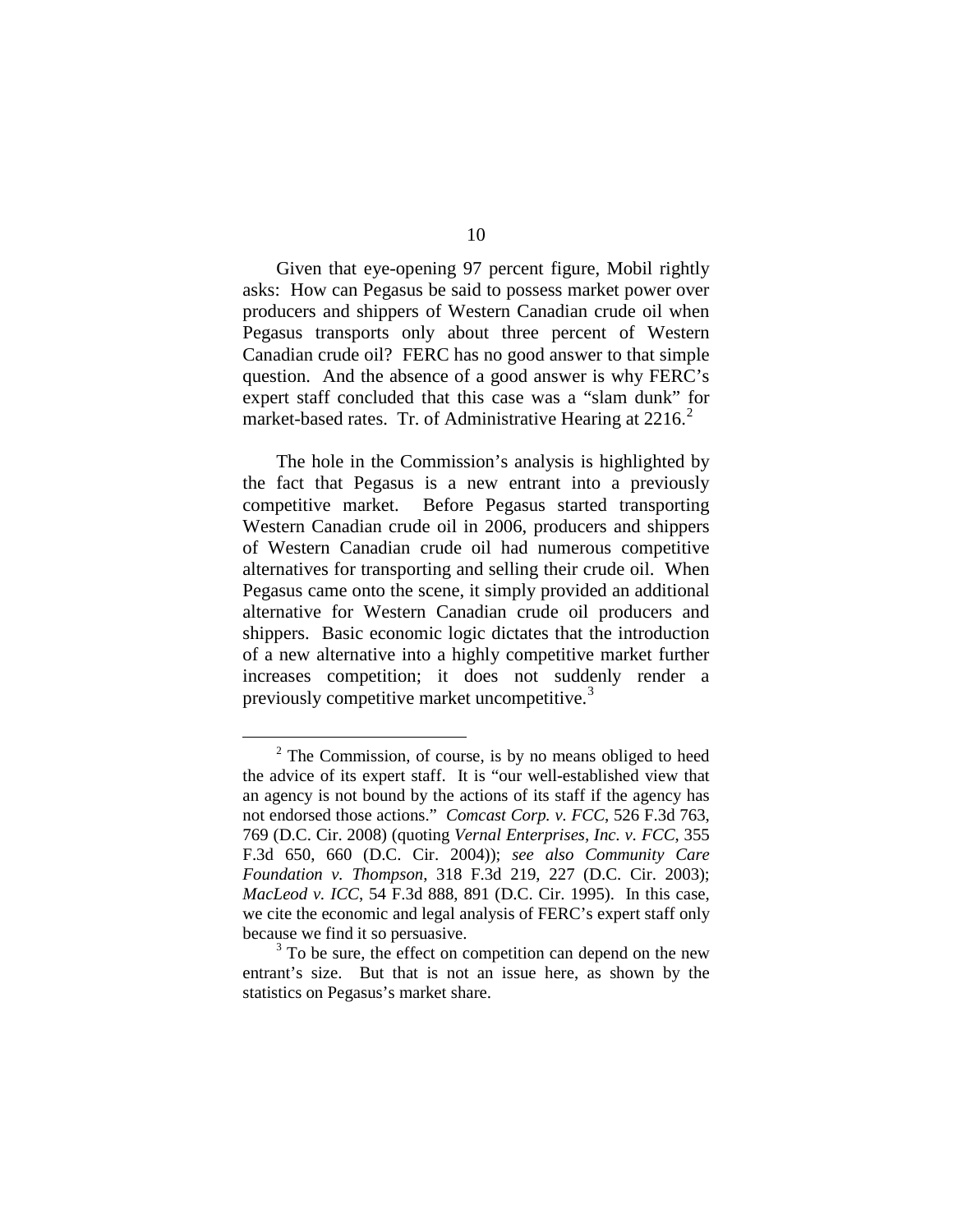Put simply, we fail to understand how the entry of Pegasus, which transports only about 66,000 barrels per day, into a previously competitive 2.2 million barrel per day market makes that market suddenly uncompetitive. As FERC's expert staff explained, "If you evaluate the market with no Pegasus, and it's clearly competitive, adding one more option can't possibly make the market less competitive." Tr. of Administrative Hearing at 2216. The Commission's contrary conclusion is analogous to saying that a new shoe store in a city has monopoly power even though there are already numerous shoe stores in the same city. That doesn't make much sense.

The Commission may have been led astray by its assessment that Mobil, if granted market-based rate authority, could raise rates on Pegasus by 15 percent or more. But the Commission calculated that figure by using Pegasus's *regulated* rate as the baseline. As FERC's expert staff explained, the 15 percent figure demonstrates only that Pegasus's regulated rate is below the competitive rate. The regulated rate does not reflect Pegasus's full value to Western Canadian crude oil producers and shippers. Therefore, the possibility that the market rate might be higher than the regulated rate does not show that Pegasus possesses market power.

FERC also seemed concerned that producers and shippers of Western Canadian crude oil could obtain higher prices on the Gulf Coast, thereby giving Pegasus undue leverage over producers and shippers of Western Canadian crude oil who sought that particular outlet. It is true that Pegasus is the primary avenue for producers and shippers of Western Canadian crude oil to get their crude oil to *Gulf Coast* refineries. But from the perspective of producers and shippers of Western Canadian crude oil, there is nothing unique about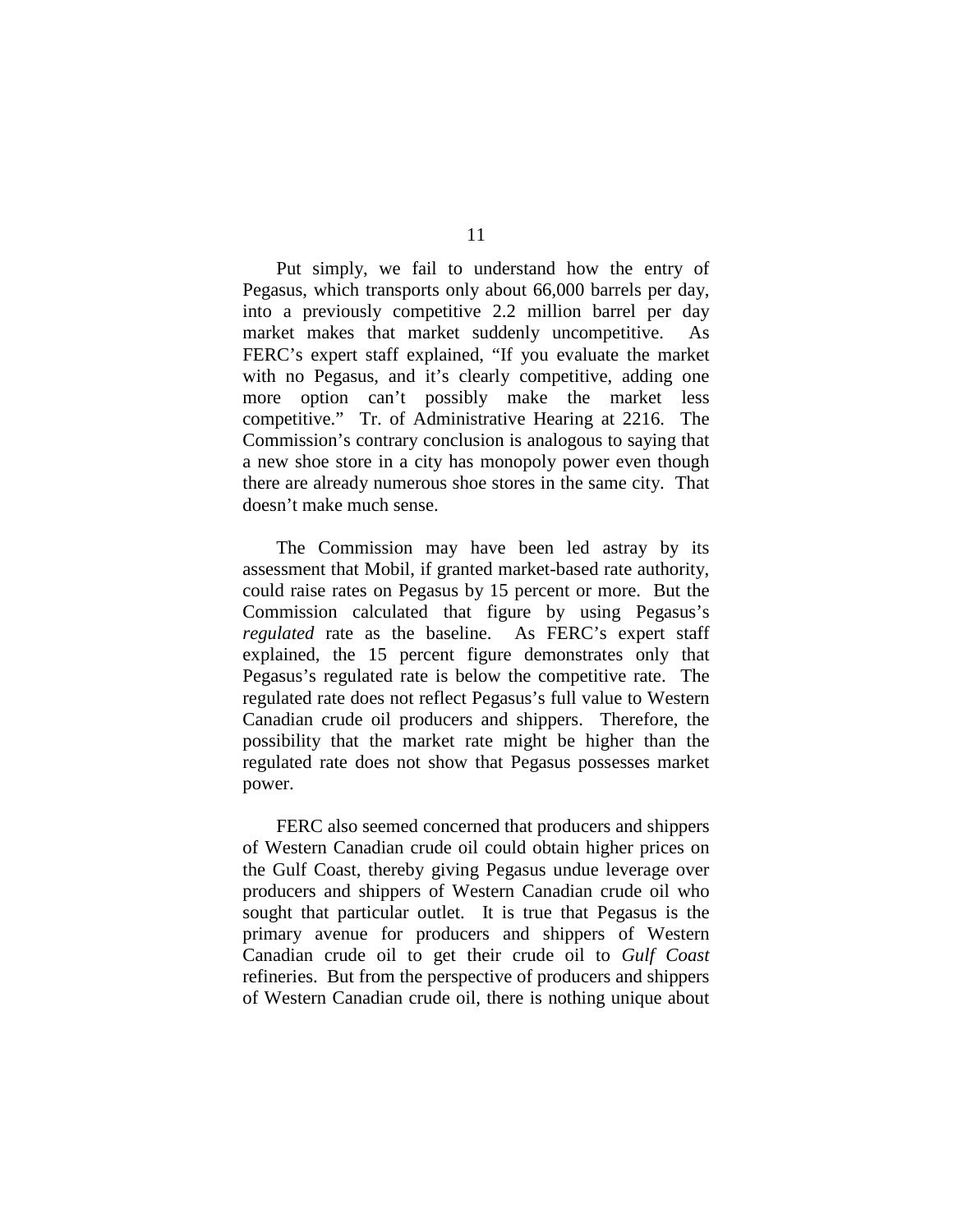*Gulf Coast* refineries, as distinct from other refineries available to them in Canada and the United States. *See Williams Pipe Line Co.*, 71 FERC ¶ 61,291, at 62,131 (1995) ("the real economic concern of shippers is the delivered product and its price rather than whether the product travels between specific locations via pipeline"). The overall picture here, as FERC's expert staff emphasized, is one of robust competition for Western Canadian crude oil: Producers and shippers of Western Canadian crude oil have numerous competitive alternatives to get their crude oil to refineries. If Pegasus raised its rates above competitive levels, then producers and shippers of Western Canadian crude oil would choose one of the many alternative outlets available to them. Those other outlets thereby constrain the rates that Pegasus can charge. There is thus no plausible way, as we see it and as FERC's expert staff saw it, to say that Pegasus holds a hammer over Western Canadian crude oil producers and shippers.

Moreover, contrary to FERC's suggestion, short-term price variations – which may temporarily make Gulf Coast refineries (and thus Pegasus) an attractive outlet for Western Canadian crude oil producers and shippers – are consistent with competition. *See Blumenthal v. FERC*, 552 F.3d 875, 883 (D.C. Cir. 2009); *Edison Mission Energy, Inc. v. FERC*, 394 F.3d 964, 969 (D.C. Cir. 2005); *Interstate Natural Gas Ass'n of America v. FERC*, 285 F.3d 18, 32 (D.C. Cir. 2002); *see also Explorer Pipeline Co.*, 87 FERC ¶ 61,374, at 62,392, 62,394 (1999); *Longhorn Partners Pipeline, L.P.*, 83 FERC ¶ 61,345, at 62,380 (1998); *Williams Pipe Line Co.*, 71 FERC at 62,145; *Williams Pipe Line Co.*, 68 FERC ¶ 61,136, at 61,658 (1994). As FERC has previously explained, shortterm price variations that result in regional price differentials do not establish market power. *See Explorer Pipeline Co.*, 87 FERC at 62,394 ("Differential pricing, when constrained by